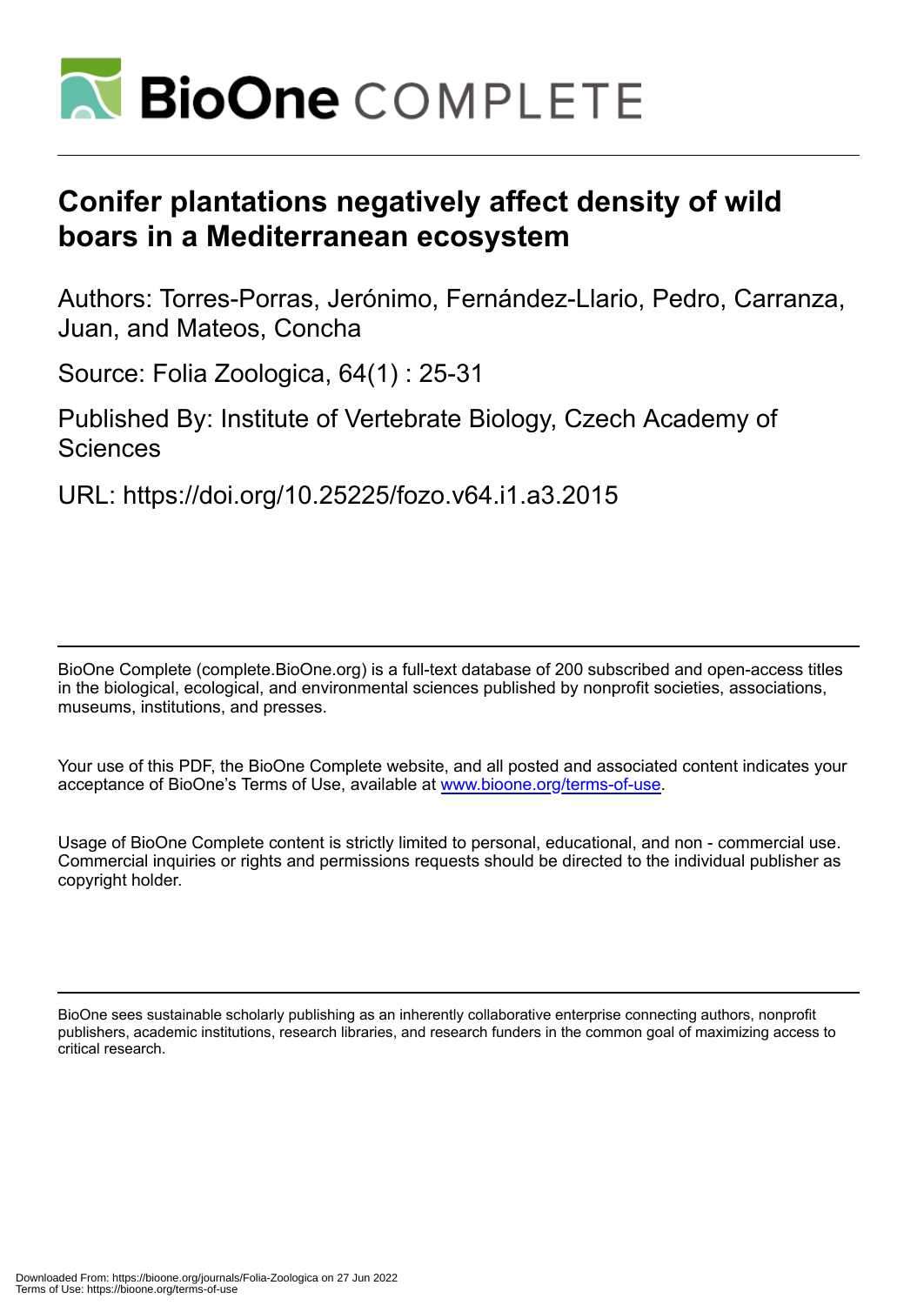# **Conifer plantations negatively affect density of wild boars in a Mediterranean ecosystem**

### **Jerónimo TORRES-PORRAS1 \*, Pedro FERNÁNDEZ-LLARIO2 , Juan CARRANZA1 and Concha MATEOS3**

*<sup>1</sup> Ungulate Research Unit, CRCP, University of Córdoba, 14071 Córdoba, Spain;* 

*e-mail: jeronimo.torres@uco.es, jcarranza@uco.es*

*<sup>2</sup> Innovación en Gestión y Conservación de Ungulados S.L. C/ Diego María Crehuet, 29, 4ªD, 10002 Cáceres, Spain; e-mail: pfernandezllario@gmail.com*

<sup>3</sup> Biology and Ethology, University of Extremadura, 10071 Cáceres, Spain; e-mail: cmateos@unex.es

Received 7 October 2014; Accepted 17 February 2015

**Abstract.** Several decades ago, large areas of the Iberian Peninsula were planted with allochthonous tree species for timber production among other reasons. This severe habitat transformation is likely to affect a large spectrum of the biodiversity in the area. The wild boar *Sus scrofa* is a widely distributed large mammal, for which population density can be estimated on the basis of hunting results relative to effort in each area. Our goal was to analyze the influence of pine plantations on the relative density of this species in Southern Spain. Based on data obtained from hunts, we found that the relative density of wild boar was negatively related to the relative area covered by pine trees. Our results support a negative effect of pine plantations on wild boar density and indicate that restoration and conservation of native oak forests can favour not only biodiversity but also the maintenance of wild boar populations.

**Key words:** pine plantations, hunting, *Sus scrofa*, population distribution

#### **Introduction**

Tree plantations have been established in more than 124 countries covering 130 mha (Winjum & Schroeder 1997, Powers 1999). Different reasons motivated the progressive substitution of native shrub-land and remnant oak forest by pine (*Pinus* sp.) plantations in the south of the Iberian Peninsula from 1950 onwards (Sánchez-Martínez et al. 2008). This practice eliminated extensive forest areas traditionally dominated by oaks (*Quercus* sp.) and a great diversity of shrub species. In their place, several species of pines were planted (Groome 1989), resulting in a mosaic distribution of native vegetation and reforested areas. The effects of pine plantations on native species have also been widely studied (see Stephens & Wagner 2007), showing a negative impact on plant diversity in the Mediterranean (Andrés & Ojeda 2002, Proença et al. 2010, González-Moreno et al. 2011), and on animal diversity, specifically invertebrates (Gee & Stoner 1989, Giller et al. 1993), amphibians (Harvey Pough et al. 1987, Mitchell et al. 1997), various species of birds (Tomialojc & Wesolowki 1996, Díaz et al. 1998, Díaz 2006) and mammals, although the

latter group has been less studied (Lindenmayer et al. 1999, Virgós et al. 2003, see Stephens & Wagner 2007).

However, there are studies that question the negative role of plantations on animals (Donald et al. 1998, Sánchez-Zapata & Calvo 1999) and vegetation (Hofstede et al. 2002) and support their potential role to favour ecological succession in degraded places (Parrotta 1995, Fimbel & Fimbel 1996, Loumeto & Huttel 1997), increasing the diversity of landscape and density of ecotones (Estades & Temple 1999, Bonet et al. 2001). Regarding the impact of these formations on ungulates, negative influences were found in the use of these forests by the roe deer *Capreolus capreolus* (Gill et al. 1996) and the red deer *Cervus elaphus* (Lazo et al. 1994, Debeljak et al. 2001). In the case of the wild boar *Sus scrofa*, little is known about the effect of plantations and there are few studies comparing their populations in areas with both natural and modified habitats in close proximity (Meriggi & Sacchi 2001). Thus, most of the work has focused on assessing stock levels in certain places and assessing dynamics with regard to climate, food, the

*\* Corresponding Author*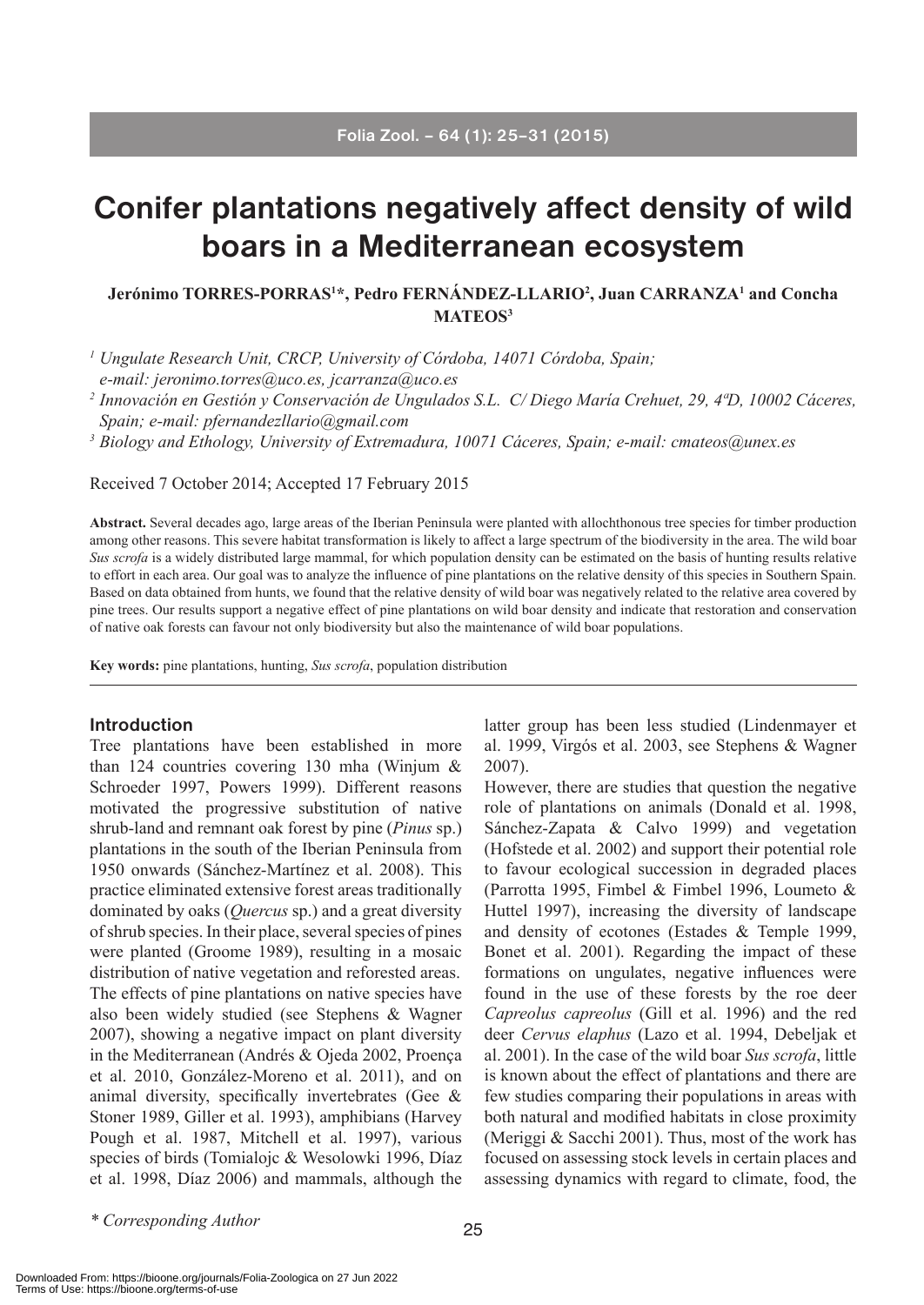presence of predators or hunting (Kanzaki et al. 1998, Volokh 2002, Melis et al. 2006). Pine woods may be less suitable habitats for wild boars compared to oak forests (Massei et al. 1996, Fernández-Llario 1996, 2004). However, the presence of areas with pines may increase the heterogeneity of habitat producing a mosaic structure of pine and oak forests that might positively influence the abundance of wild boar (Acevedo et al. 2006, Merli & Meriggi 2006).

The area studied here is a good example of terrain where both plantations and native forest areas coexist, thus providing a good opportunity for comparing their effects on wild boars within a short geographical distance. The study area was located in "Sierra Morena" in southern Spain and is characterized by a high ecological value due to its biodiversity, greater than in central and northern Europe (Grubb 1987) where conifers dominate forest landscape (Dafis 1997). In the area under study, hunting wild ungulates is widespread, wild boar being the second most abundant species (after red deer) harvested every year. The objective of this study was to analyze the possible influence of an anthropogenic change in the ecosystem, the plantations with exotic pine species, on the relative density of wild boar in a Mediterranean area.

## **Material and Methods**

### *Study area*

This study took place in an area of 58120 hectares (free from the presence of wolves), which includes 57 estates located in "Sierra Morena" (37°53′- 38°11′ N, 4°57′-5°34′ W) in the province of Córdoba (Spain) with altitude ranging between 120 and 896 meters. The average size of the estates is  $1026.56 \pm$ 540.37 ha  $(\pm$  SD) with a minimum of 427 ha and a maximum of 3728 ha. The climate is characterized as typically Mediterranean with irregular rainfall and hot, dry summers. The average annual precipitation was 536 mm while the mean temperature was 17.6 °C, ranging from a minimum of 9.2 °C in winter (January) to a maximum of 27.2  $\degree$ C in summer (July-August). Natural vegetation consists predominantly of Mediterranean forest with oak (*Quercus ilex*) and cork oak trees (*Quercus suber*) along with various species of shrubs (including genus *Cistus*, *Erica*, *Genista*, *Pistacia*, *Arbutus*, *Phyllirea*), and 35.83 % of the area is covered by pure plantations of coniferous species (Fig. 1), such as stone pine (*Pinus pinea*) and cluster pine (*P. pinaster*), both type of forests with small areas of pasturelands. The main use of these estates is big game hunting of red deer and wild boar, sometimes



**Fig. 1.** Percentage of area covered by pines forest and average number of wild boars hunted per 100 hectares in each estate.

with other species like the fallow deer (*Dama dama*) and the mouflon (*Ovis aries musimon*). Some estates have perimeter fences designed to prevent deer from leaving the area but allow the movement of the wild boar across them. Human presence is restricted to houses of foresters.

#### *Data collection*

Data were obtained from two sources: first, record of number of animal culled and hunting effort obtained by the regional government (Consejería de Agricultura, Pesca y Medio Ambiente de la Junta de Andalucía) of the hunts held in the 1996-1997 to the 2004-2005 seasons in the hunting estates within the study area. This type of hunt (called Montería) is typical of southern regions of the Iberian Peninsula, and involves packs of dogs being released within a shrub area to drive the ungulates towards the sites, where hunters are waiting for them. Hunting takes place in the early afternoon, approximately from 12:00 to 15:00, in the months of October to February. There is only one Montería per year in each area. Both male and female wild boar can be legally hunted in the Montería. There are no fixed quotas per area for wild boars to be culled, and hunters are allowed to shot every wild boar they see. Thus, hunting bag becomes a viable index of density when corrected by hunting effort (Fernández-Llario et al. 2003).

Second, by using aerial photographs (1:10000), we determined the major vegetation units in the area. Areas covered by ligneous vegetation in comparison to pastureland were delineated, obtaining the area of ligneous cover in each estate. Thus, ligneous cover was the percentage of the area covered by trees or shrubs, either native oak forests and shrublands or pines (i.e. the opposite to open lands). We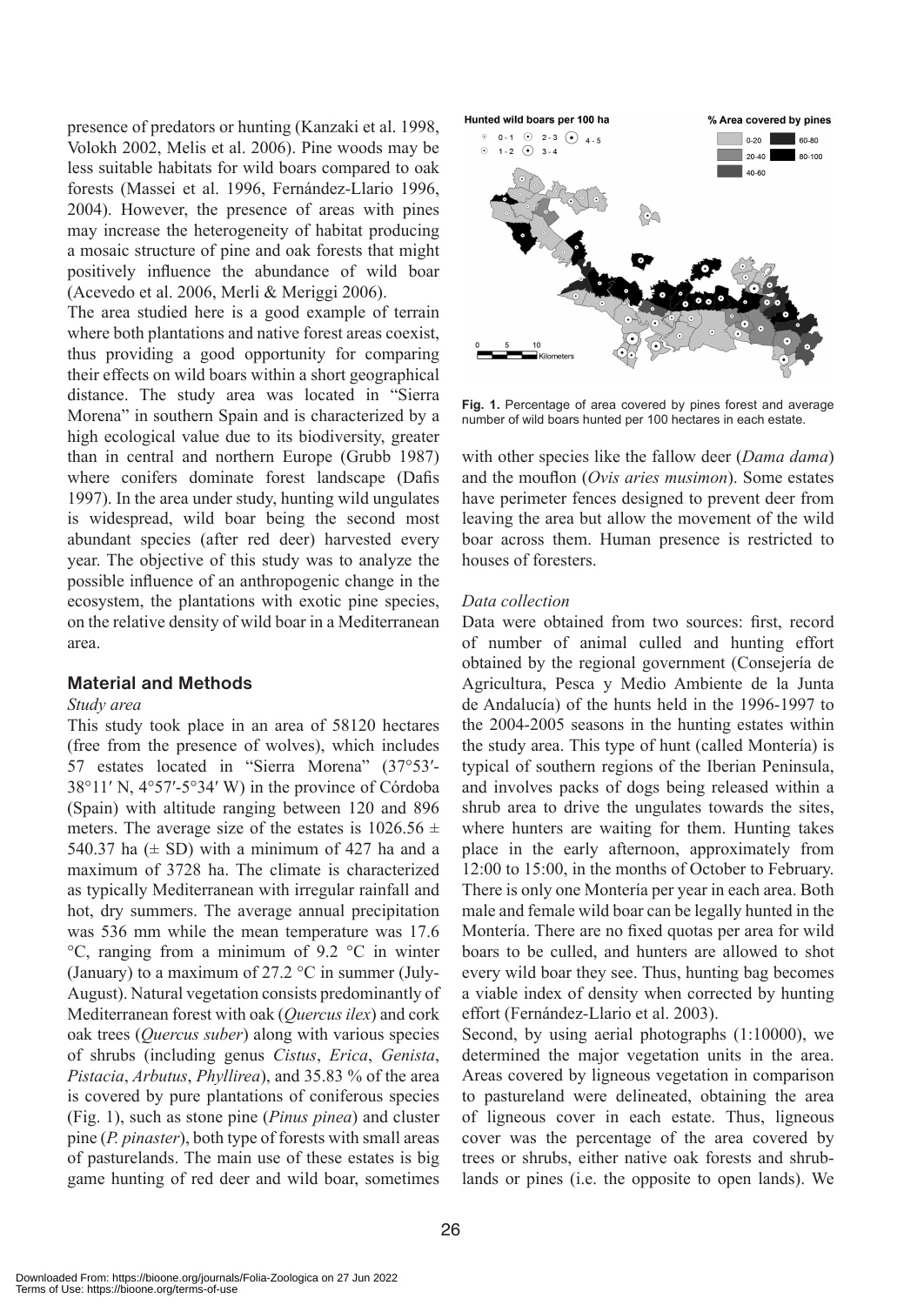also used cartographic information from the regional government to differentiate between areas with pines and native forest/shrub-land and measured the area of pines within each estate. The ArcGIS v.9.3 (ESRI®) software was used for handling cartographic information and creating the maps.

#### *Statistical analysis*

Data included 57 hunting estates followed during nine years. To investigate whether the number of wild boar hunted related to the vegetal composition of the area, we used Generalized Estimating Equations procedure (GEE) in SPSS v.20 (SPSS, Chicago, IL, U.S.A.). The GEE analysis is a generalized version of a General Mixed Model that accounts for correlated data (Hardin & Hilbe 2003). The chosen type of model was Negative Binomial with log link. The model included "year" as a random effect to account both for the correlation between repeated observations on estates and for random between year-variation.

In order to assess the spatial structure of wild boar population in our area while controlling for correlations between estates and, also, to distinguish between spatial and environmental effects, we have used the third-order polynomial function based on the x- and y-geographic coordinates of the sampling points (estates in this case) as Borcard et al. (1992) have suggested. The x- and y- coordinates of each estate were first z-scored transformed and the rest of the nine polynomial variables of the spatial matrix (Legendre 1990) were then calculated: x, y, xy,  $x^2$ ,  $y^2$ ,  $x^3$ ,  $y^3$ ,  $x^2y$ ,  $xy^2$ .

We used the proportions of ligneous cover and pine forest in each estate as explanatory variables of interest. Also, for an alternative model, area of pine forest was categorized. We established two levels: pine forest cover less than 50 % of the estate and more than 50 % of the estate.

The number of wild boars hunted in each estate, as well as by the extent of the estate, can vary depending on the number of hunters and the number of packs of dogs (hunting pressure effect), so these variables should be introduced as control variables. However, both covariates are also highly correlated  $(r = 0.82)$ and to avoid co-linearity problems, we used only the "number of packs of dogs" as the best proxy of hunting pressure.

Since the dependent variable (number of wild boars hunted) has different probability of occurrence depending on the extension of each estate, we have introduced the land-area (ln transformed) as an offset variable, which allows to transform the dependent variable in relative values (density values) without affecting the rest of explanatory variables, as the offset variable is not itself introduced in the model.

For selecting the best correlation structure, we used de QIC information criterion. A first-order autoregressive relationship (AR 1) produced the lower value for the QIC, meaning that the correlations between adjacent years are bigger than that between more distant years. The results proved to be very consistent between the first full model and the last one, showing the significant effect of five spatial terms (x, xy, y2 , x3 , x2 y) on the wild boar density.

Afterwards, with all the selected variables (spatial, environmental and control variables) we constructed three alternative models and compared them by using the QIC information criterion as goodness of fit statistic. The three alternative models we have compared were: (1) a model in which both main predictive environmental variables (area of ligneous vegetation and pine forest) are introduced as proportions, (2) a model with "area of pine forest" introduced as a categorical variable whereas ligneous cover remains as proportions (see above), (3) a model introducing the interaction between the categorized "area of pine forest" and the proportion of the area covered by ligneous vegetation. We used the Type III analysis in all cases.

#### **Results**

The average number of wild boars hunted per 100 hectares per year in all the estates was  $1.52 \pm 1.28$ 



**Fig. 2.** Effect of pines and ligneous cover: number of wild boars hunted per 100 hectares predicted from Model 3 of Table 1, plotted against the percentage of the area of the estate covered by ligneous vegetation, for estates with less (circles and continuous line,  $R^2$  = 0.434) and more (triangles and discontinuous line,  $R^2$  = 0.006) than 50 % of the area covered by pine forests.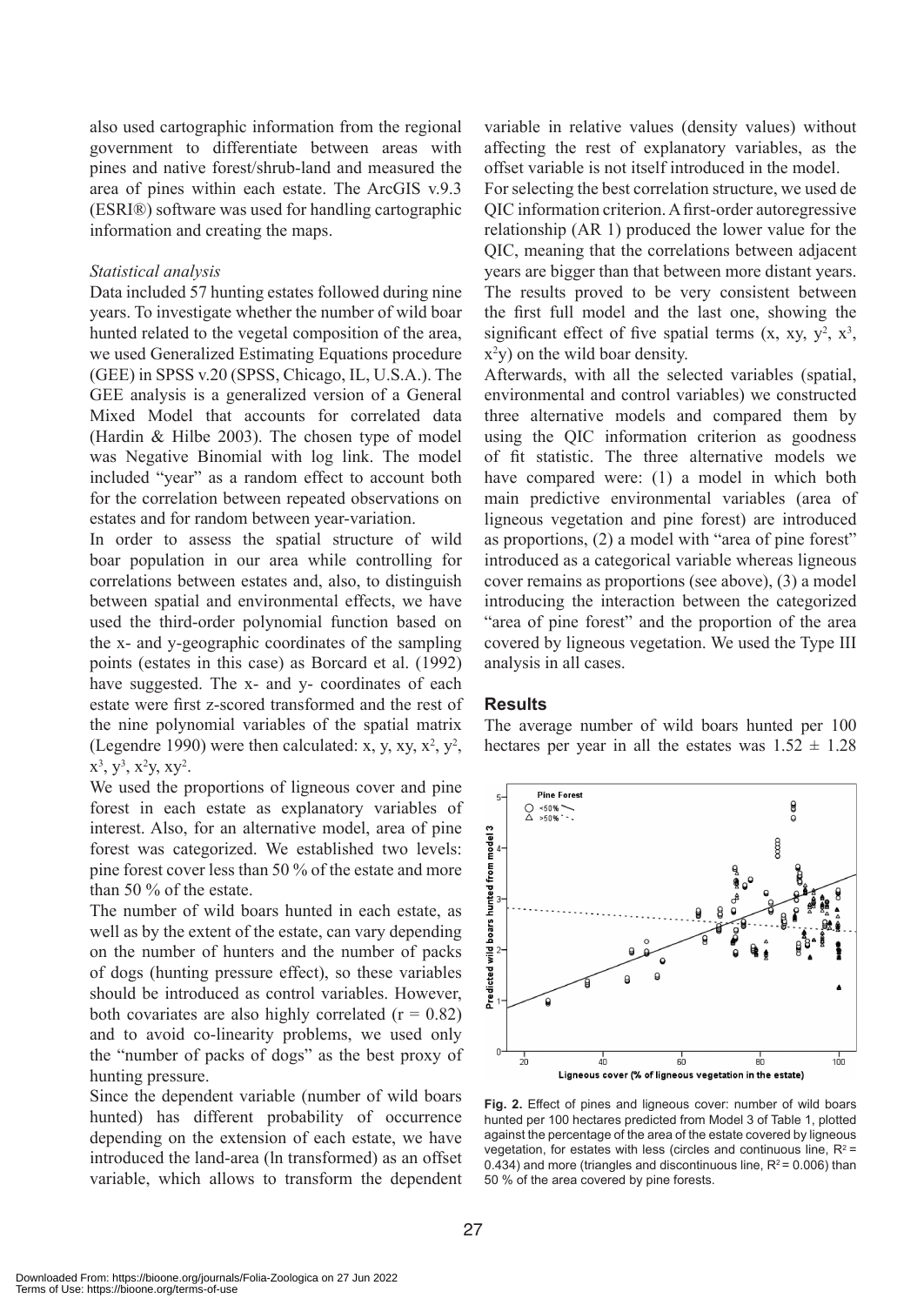**Table 1.** Results from a Generalized Estimating Equations procedure (GEEs) to study the effect of independent variables for 57 estates throughout nine years on the number of wild boars hunted. Estates and years were introduced in the model to define the independent subjects (estates) for the repeated measures effect (years). The three alternative models we have compared were: (1) a model in which both main predictive environmental variables (area of ligneous vegetation and pine forests) are introduced as proportions, (2) a model with area of pine forest introduced as a categorical variable whereas ligneous cover remains as proportions, (3) a model introducing the interaction between the categorized "area of pine forest" and the proportion of ligneous cover.

| Model 1 (QIC 308.36)                    |                  |          |                       |                        |       |
|-----------------------------------------|------------------|----------|-----------------------|------------------------|-------|
| Parameter                               | $\, {\bf B}$     | $\rm SE$ | Wald Chi2             | df                     | Sig.  |
| Intercept                               | $-5.652$         | 0.355    | 252.754               | $\mathbf{1}$           | 0.001 |
| $\mathbf X$                             | 0.632            | 0.135    | 21.664                | $\mathbf{1}$           | 0.001 |
| хy                                      | 0.456            | 0.082    | 30.625                | $\mathbf{1}$           | 0.001 |
| $y^2$                                   | 0.546            | 0.090    | 36.352                | $\mathbf{1}$           | 0.001 |
| $\mathbf{x}^3$                          | $-0.306$         | 0.105    | 8.477                 | $\mathbf{1}$           | 0.004 |
| $x^2y$                                  | $-0.211$         | 0.096    | 4.742                 | $\mathbf{1}$           | 0.029 |
| Dog packs                               | 0.005            | 0.003    | 2.525                 | $\mathbf{1}$           | 0.112 |
| Ligneous cover $(\%)$                   | 0.015            | 0.004    | 9.347                 | $\mathbf{1}$           | 0.002 |
| Pine forest $(\% )$                     | $-0.004$         | 0.002    | 3.921                 | $\mathbf{1}$           | 0.048 |
| Model 2 (QIC 306.94)                    |                  |          |                       |                        |       |
| Parameter                               | $\, {\bf B}$     | $\rm SE$ | Wald Chi <sub>2</sub> | $\mathrm{d}\mathrm{f}$ | Sig.  |
| Intercept                               | $-5.976$         | 0.486    | 151.240               | $\mathbf{1}$           | 0.001 |
| $\mathbf X$                             | 0.580            | 0.127    | 20.538                | $\mathbf{1}$           | 0.001 |
| xy                                      | 0.449            | 0.083    | 28.815                | $\mathbf{1}$           | 0.001 |
| $y^2$                                   | 0.537            | 0.093    | 33.021                | $\mathbf{1}$           | 0.001 |
| $x^3$                                   | $-0.271$         | 0.109    | 6.160                 | $\mathbf{1}$           | 0.013 |
| $x^2y$                                  | $-0.199$         | 0.099    | 4.035                 | $\mathbf{1}$           | 0.045 |
| Dog packs                               | 0.006            | 0.003    | 3.356                 | $\mathbf{1}$           | 0.067 |
| Ligneous cover $(\%)$                   | 0.014            | 0.004    | 9.520                 | $\mathbf{1}$           | 0.002 |
| Pine forest $<$ 50 $\%$                 | 0.334            | 0.169    | 3.893                 | $\mathbf{1}$           | 0.048 |
| Pine forest $> 50 \%$                   | $\boldsymbol{0}$ |          |                       |                        |       |
| Model 3 (QIC 303.26)                    |                  |          |                       |                        |       |
| Parameter                               | $\, {\bf B}$     | $\rm SE$ | Wald Chi2             | $\mathrm{d}\mathrm{f}$ | Sig.  |
| Intercept                               | $-3.960$         | 1.035    | 14.629                | $\mathbf{1}$           | 0.001 |
| $\mathbf X$                             | 0.647            | 0.122    | 28.025                | $\mathbf{1}$           | 0.001 |
| xy                                      | 0.468            | 0.085    | 30.182                | $\mathbf{1}$           | 0.001 |
| $y^2$                                   | 0.574            | 0.093    | 37.406                | $\mathbf{1}$           | 0.001 |
| $\mathbf{x}^3$                          | $-0.309$         | 0.0106   | 8.443                 | $\mathbf{1}$           | 0.004 |
| $x^2y$                                  | $-0.191$         | 0.922    | 4.291                 | $\mathbf{1}$           | 0.038 |
| Dog packs                               | 0.007            | 0.002    | 5.729                 | $\mathbf{1}$           | 0.017 |
| Ligneous cover $(\%)$                   | $-0.008$         | 0.010    | 0.610                 | $\mathbf{1}$           | 0.435 |
| Pine forest < 50 $\%$                   | $-2.090$         | 1.005    | 4.320                 | $\mathbf{1}$           | 0.038 |
| Pine forest $> 50\%$                    | $\boldsymbol{0}$ |          |                       |                        |       |
| Pine forest $<$ 50 % $*$ Ligneous cover | 0.027            | 0.010    | 6.489                 | $\mathbf{1}$           | 0.011 |
| Pine forest $> 50 \%$ * Ligneous cover  | $\boldsymbol{0}$ |          |                       |                        |       |

(SD), the average number of hunters/100 ha and dog packs/100 ha per year were  $10.39 \pm 4.29$  and  $2.67 \pm 1.11$ respectively. Although data seemed to vary little among years (wild boars/100 ha range: 1.27-1.88; hunters/100 ha range: 9.84-10.93; dog packs/100 ha range: 2.552.81), there was wide variation in the number of wild boars hunted among different estates (wild boars/100 ha range: 0.12-4.60; Fig. 1) as well as in the number of hunters (hunters/100 ha range: 2.98-19.58) and dog packs (dog packs/100 ha range: 0.33-4.83).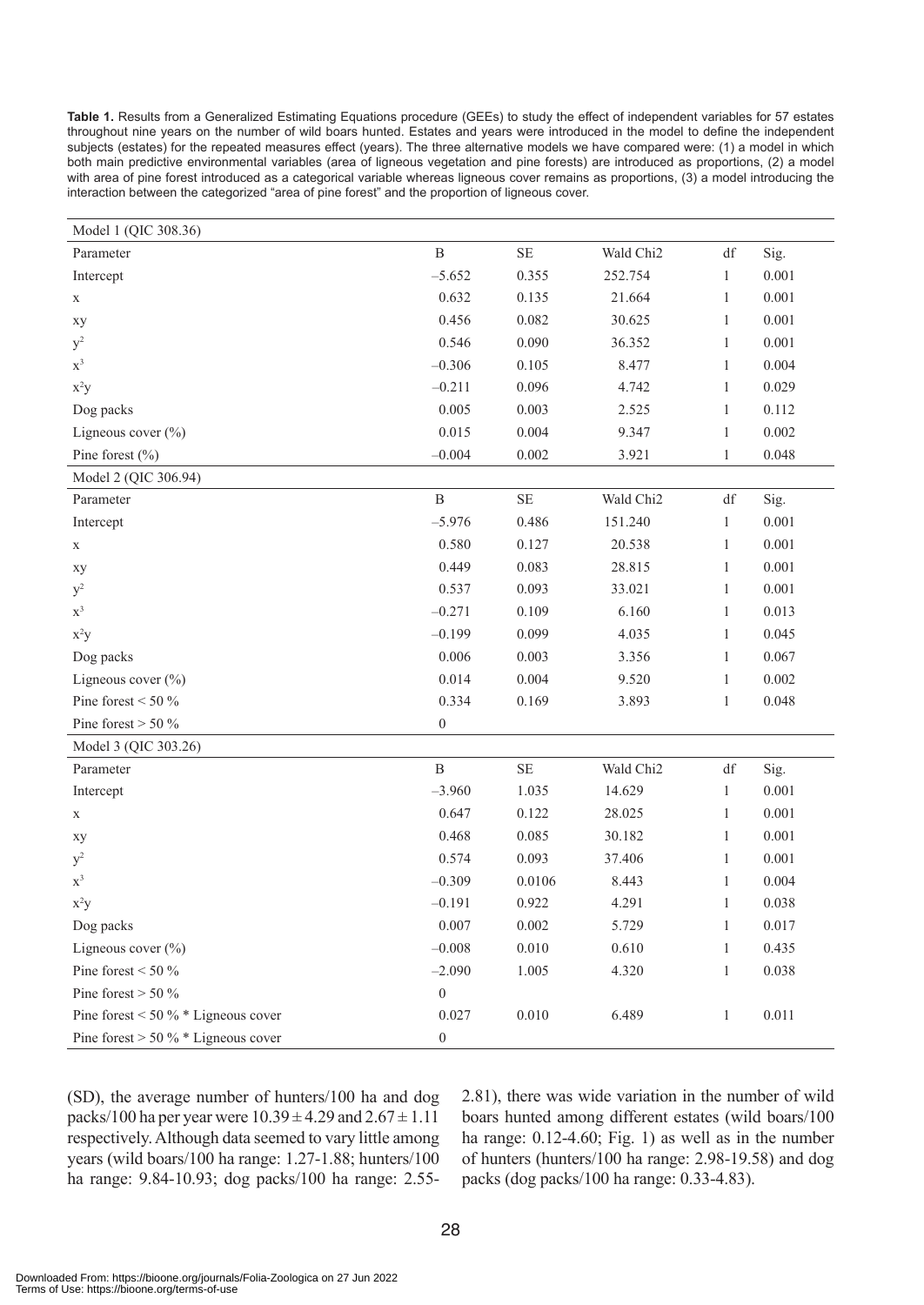Models 1 and 2 produced very similar results. In both, ligneous cover and area of pine forest showed a significant effect after controlling for the spatial variables and hunting pressure (dog packs), but in the opposite direction: ligneous cover favoured wild boar density, while pine forest area decreased it, either when introduced as a percentage or as a categorized variable (Models 1 and 2, respectively; Table 1).

We found a significant interaction between the categorized area of pine forest and the ligneous cover (Model 3) on the density of wild boars (Table 1, Fig. 2). A positive effect of the ligneous cover only occurred in estates where the area of pine forest was low. However, when the forest pine area was high, the relationship between hunted wild boars and ligneous cover disappeared (Fig. 2).

## **Discussion**

The results show that the presence of pine trees was negatively associated with the number of wild boars harvested. The differences between estates were consistent throughout the nine years of study, which supports that hunting results may relate to the actual density of wild boars using the area when other influencing variables are taken into account. It is important to emphasize a positive influence of the ligneous cover on the relative abundance of this species when pines are not the predominant type of forest in the area. On average, the area occupied by pine forests represents 35.83 % of the total area. The presence of large areas with pines might influence the abundance of wild boars not only within the pine woods but also in the whole area under study. The average number of wild boars hunted per 100 ha in the whole study area was  $1.52 \pm 1.28$ , which is notably smaller than estimates obtained for other Mediterranean areas in the Iberian Peninsula, such as Alentejo (Portugal) or Extremadura (Spain) where figures were 9.49 and 2.70 respectively (Fernández-Llario et al. 2003). In more Atlantic environments, such as northern Spain, reported values were 3.0 (Leranoz & Castién 1996), 1.9-4.2 (Tellería & Sáez-Royuela 1985) and 3.1 (Herrero et al. 1995). Therefore, our study area shows one of the lowest densities in the Iberian Peninsula, even if it has a high potential resource values for the species (Bosch et al. 2012); something remarkable in an area with great hunting tradition, in which wild boar is the second most important big game species after the red deer.

The relatively small hunting bag for wild boar in our study area was not caused by a low hunting effort, which was even higher than in other areas of Iberia. For example the hunting effort reported for a similar Mediterranean area in Extremadura was even lower (5.53 hunters/100 ha and 2.0 dog packs/100 ha, Fernández-Llario et al. 2003) than in the study area  $(10.39 \pm 4.29 \text{ and } 2.67 \pm 1.11 \text{ respectively})$  despite yielding a twofold sized hunting bag.

But what are the possible mechanisms that cause a lower density in the pine forests? The presence of pine forests reduces the area of native forest and thus the presence of species of the genus *Quercus* that produce acorns, which constitute a key element of the wild boar diet (Massei et al. 1996) and, along with beech tree fruit in other areas, may strongly influence population growth (Okarma et al. 1995, Jędrzejewska et al. 1997, Bieber & Ruf 2005). In addition, pine forests usually include poor understory layers compared to native Mediterranean shrubland, which are also valuable for shelter (Welander 2000, Fernández-Llario 2004). Pines produce some food for wild boars in the form of pine nuts, although these are only available in summer and are of much lower relative importance compared with acorns (Fernández-Llario 1996). Also, in our study area, as in most reforested areas in Spain, the pine-nut-producer stone pine is used only in some patches with the non-pine-nut-producer cluster pine being the dominant species.

Another interesting result is the lack of inter-annual variation in the number of wild boars hunted in the area. Population dynamics in this species usually includes strong fluctuations in size, probably related to density dependent factors (Jędrzejewska et al. 1997). In our study area, wild boars appeared to be in low density and seem not to show too strong population fluctuations. One possible explanation is that habitat quality limits both density and population fluctuations. In our study area, habitat may be poor on average, not because plant productivity is limited by poor environmental or weather conditions, but because it is composed of a mosaic of productive oak patches together with largely unproductive areas of pines that do not contribute to provide extra-food for wild boars even under good weather conditions. Thus, good years may not produce big population increases, so that there may be little opportunity for density dependent effects to lead to population fluctuations.

In conclusion, our results indicate that the presence of pine woods may negatively affect wild boar density. This association is clear among estates within the study area. Our data suggest that restoring the native forest may be valuable, not only for increasing biodiversity, but also to improve economy, since big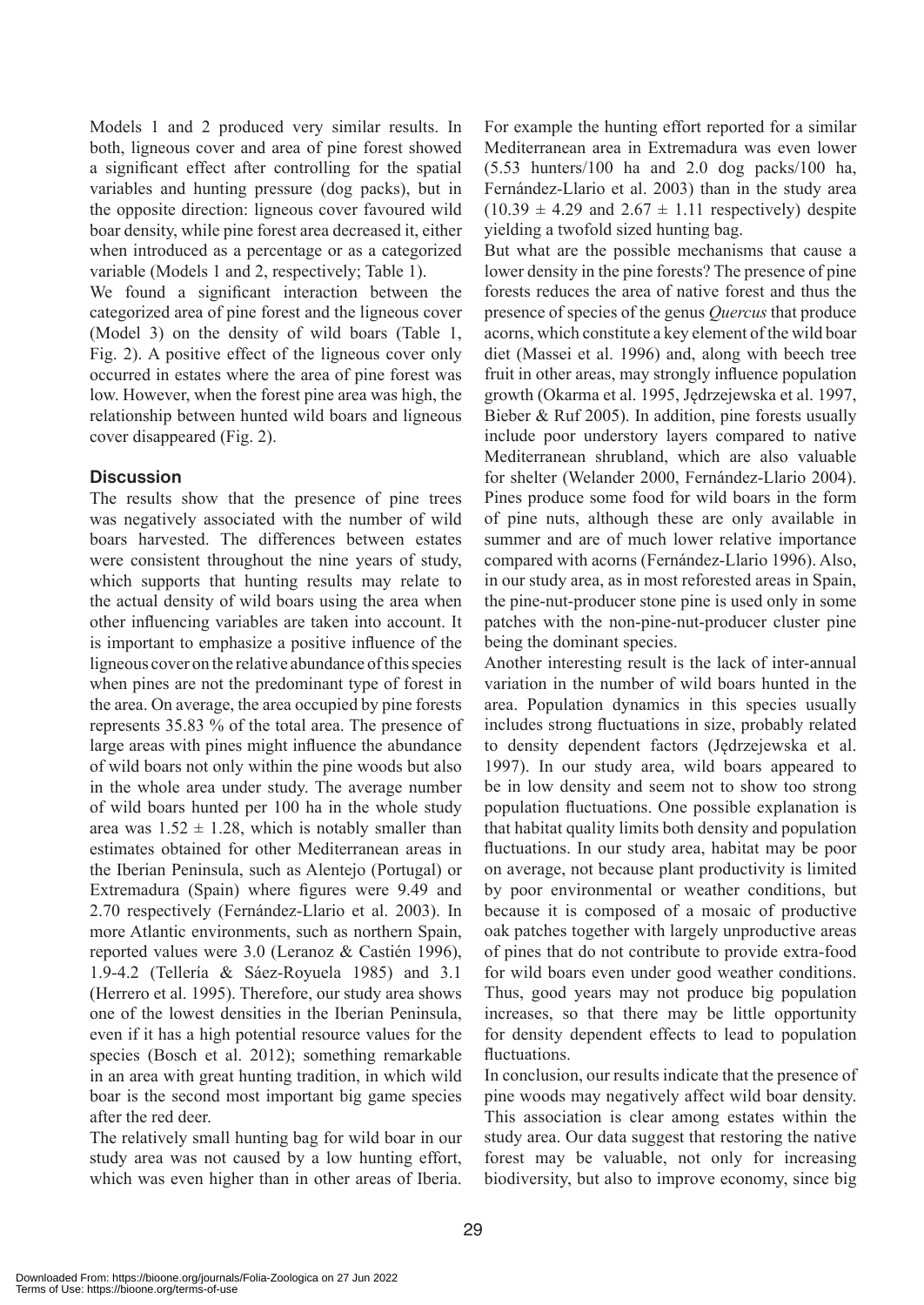game hunting is one of the main sources of income in these areas. On the other hand, most European populations of wild boar are increasing and can produce several types of negative impacts (Acevedo et al. 2006, Bosch et al. 2012), which is also worth considering as a factor in the management of these populations oriented to make compatible economical use and conservation.

#### **Acknowledgements**

*Financial support came from "Consejería de Agricultura, Pesca y Medio Ambiente de la Junta de Andalucía". We thank R. Arenas and the entire staff of the Environmental Delegation in Córdoba as well as L. Arias de Reyna of University of Córdoba for their help at different phases of the study, and M. W. Hayward and anonymous referees for comments to the manuscript. Additional financial support came from Spanish Ministry of Education and Science, project CGL2010-10772-E.*

#### **Literature**

- Acevedo P., Escudero M.A., Muñoz R. & Gortázar C. 2006: Factors affecting wild boar abundance across an environmental gradient in Spain. *Acta Theriol. 51: 327–336.*
- Andrés C. & Ojeda F. 2002: Effects of afforestation with pines on woody plant diversity of Mediterranean heathlands in southern Spain. *Biodivers. Conserv. 11: 1511–1520*.
- Bieber C. & Ruf T. 2005: Population dynamics in wild boar *Sus scrofa*: ecology, elasticity of growth rate and implications for the management of pulsed resource consumers. *J. Appl. Ecol. 42: 1203–1213.*
- Bonet A., Peña J., Bellot J., Cremades M. & Sánchez J.R. 2001: Changing vegetation structure and landscape patterns in semi-arid Spain. In: Villacampa Y., Brebbia C.A. & Usó J.L. (eds.), Ecosystems and sustainable development III. *Wit Press, Southampton: 377–386.*
- Borcard D., Legendre P. & Drapeau P. 1992: Partialling out the spatial component of ecological variation. *Ecology 73: 1045–1055.*
- Bosch J., Peris S., Fonseca C., Martinez M., De La Torre A., Iglesias I. & Muñoz M.J. 2012: Distribution, abundance and density of the wild boar on the Iberian Peninsula, based on the CORINE program and hunting statistics. *Folia Zool. 61: 138–151.*
- Dafis Sp. 1997: The Mediterranean Forest and its protection. *Sci. Ann. Dept. Forest. Nat. Environ. 37: 159–170.*
- Debeljak M., Saso D., Jerina K., Kobler A. & Adamic M. 2001: Habitat suitability modelling for red deer (*Cervus elaphus* L.) in Southcentral Slovenia with classification trees. *Ecol. Model. 138: 321–330.*
- Díaz L. 2006: Influences of forest type and forest structure on bird communities in oak and pine woodlands in Spain. *For. Ecol. Manage. 223: 54–65.*
- Díaz M., Carbonell R., Santos T. & Telleria J.L. 1998: Breeding bird communities in pine plantations of the Spanish plateaux: biogeography, landscape and vegetation effects. *J. Appl. Ecol. 35: 562–574.*
- Donald P.F., Fuller R.J., Evans A.D. & Gough S.J. 1998: Effects of forest management and grazing on breeding bird communities in plantations of broadleaved and coniferous trees in western England. *Biol. Conserv. 85: 183–197.*
- Estades C.F. & Temple S.A. 1999: Deciduous-forest bird communities in plantations with broad-leaved and coniferous trees in a fragmented landscape dominated by exotic pine plantations. *Ecol. Appl. 9: 573–585.*
- Fernández-Llario P. 1996: Ecología de jabalíes en Doñana: parámetros reproductivos e impacto ambiental. *PhD Thesis, Universidad de Extremadura, Cáceres.*
- Fernández-Llario P. 2004: Environmental correlates of nest site selection by wild boar *Sus scrofa*. *Acta Theriol. 49: 383–392.*
- Fernández-Llario P., Mateos-Quesada P., Silvério A. & Santos P. 2003: Habitat effects and shooting techniques on two wild boar (*Sus scrofa*) populations in Spain and Portugal. *Z. Jagdwiss. 49: 120–129.*
- Fimbel A.R. & Fimbel C.C. 1996: The role of exotic conifer plantations in rehabilitating degraded tropical forest lands, i.c. A case study from the Kivale Forest in Uganda. *For. Ecol. Manage. 81: 215–226.*
- Gee A.S. & Stoner J.H. 1989: A review of causes and effects of acidification of surface water in Wales and potential mitigation techniques. *Arch. Environ. Contam. Toxicol. 18: 121–130.*
- Gill R.M.A., Johnson A.L., Francis A., Hiscocks K. & Peace A.J. 1996: Changes in roe deer (*Capreous capreolus* L.) population density in response to forest habitat succession. *For. Ecol. Manage. 88: 31–41.*
- Giller P., O'Halloran J., Hernan R., Roche N., Clenagan C., Evans J., Kiely G.K., Morris P., Allot N., Brennan M., Reynolds J., Cooke D., Kelly-Quinn M., Braken J., Coyle S. & Farrel E.P. 1993: An integrated study of forested catchments in Ireland. *Irish Forestry 50: 70–88.*
- González-Moreno P., Quero J.L., Poorter L., Bonet F.J. & Zamora R. 2011: Is spatial structure the key to promote plant diversity in Mediterranean forest plantations? *Basic Appl. Ecol. 12: 251–259.*
- Groome H. 1989: Historia de la política forestal. In: Ortega Hernández-Agero C. (ed.), El Libro rojo de los bosques españoles. *ADENA-WWF España, Madrid: 137–150.*
- Grubb P.J. 1987: Global trends in species-richness in terrestrial vegetation: a view from the northern hemisphere. In: Gee J.M.R. & Giller P.S. (eds.), Organization of communities, past and present. *Blackwell, Oxford: 99–118.*
- Hardin J. & Hilbe J. 2003: Generalized estimating equations. *Chapman and Hall/CRC, London*.
- Harvey Pough F., Smith E.M., Rhodes D.H. & Collazo A. 1987: The abundance of salamanders in forest stands with different histories of disturbance. *For. Ecol. Manage. 20: 1–9.*
- Herrero J., García Serrano A. & García González R. 1995: Wild boar (*Sus scrofa* L.) hunting in south-western Pyrenees (Spain): preliminary data. *J. Mt. Ecol. 3: 228–229*.
- Hofstede R.G.M., Groenendijk J.P., Coppus R., Fehse J.C. & Sevink J. 2002: Impact of pine plantations on soils and vegetation in the Ecuadorian high Andes. *Mt. Res. Dev. 22: 159–167.*